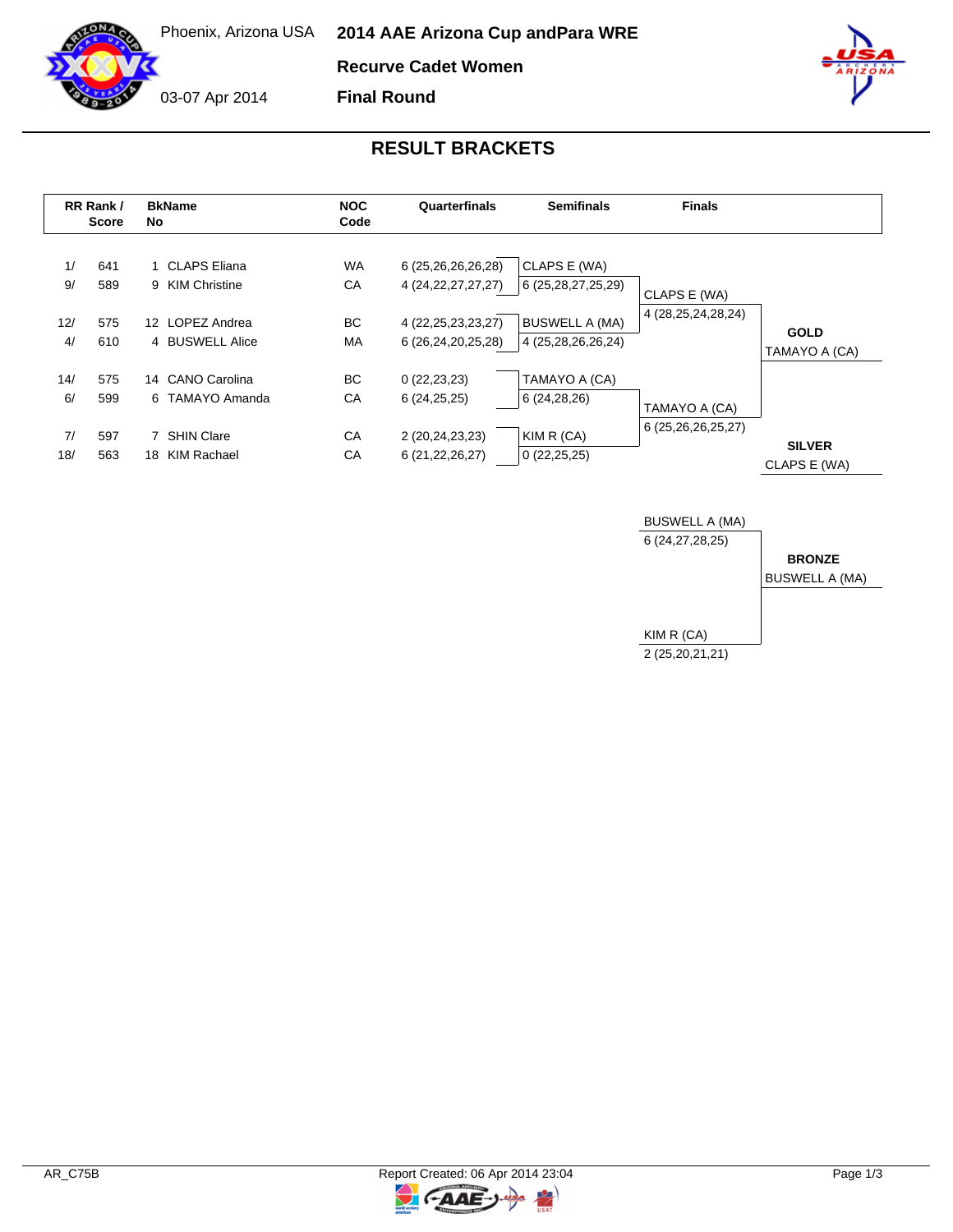

03-07 Apr 2014

**Recurve Cadet Women**

**Elimination Round**



## **RESULT BRACKETS**

|            | RR Rank /<br><b>Score</b> | No | <b>BkName</b>                 | <b>NOC</b><br>Code | 1/32<br>Elimin. Round  | 1/16<br>Elimin. Round                 | 1/8<br>Elimin. Round         | Quarterfinals          |
|------------|---------------------------|----|-------------------------------|--------------------|------------------------|---------------------------------------|------------------------------|------------------------|
|            |                           |    |                               |                    |                        |                                       |                              |                        |
| 1/         | 641                       |    | 1 CLAPS Eliana                | <b>WA</b>          |                        | CLAPS E (WA)                          |                              |                        |
|            |                           |    | -Bye-                         |                    |                        | 6(28, 26, 27)                         |                              |                        |
|            |                           |    |                               |                    |                        |                                       | CLAPS E (WA)<br>6 (27,26,26) |                        |
| 33/        | 493                       |    | 33 CHAN Nicole                | CA                 | 0(7,23,10)             | HARRIS E (FL)                         |                              |                        |
| 32/        | 502                       |    | 32 HARRIS Emma                | FL.                | 6(24, 25, 24)          | 0(26, 23, 20)                         |                              | CLAPS E (WA)           |
| 17/        | 568                       |    | 17 YU Aileen                  | CA                 | 6 (26, 23, 25, 25)     | YU A (CA)                             |                              | 6 (25,26,26,26,28)     |
| 48/        | 381                       |    | 48 KIM Julie                  | CA                 | 2 (24, 25, 22, 21)     | 7 (27, 24, 22, 25, 28)                |                              |                        |
|            |                           |    |                               |                    |                        |                                       | YU A (CA)                    |                        |
| 49/        | 357                       |    | 49 NA Hyewon                  | <b>USK</b>         | 0(16, 15, 21)          | YOO J (CA)                            | 0(26, 24, 23)                |                        |
| 16/        | 573                       |    | 16 YOO Joyce                  | CA                 | 6(26, 23, 24)          | 3 (27,27,20,21,21)                    |                              |                        |
|            |                           |    | 9 KIM Christine               |                    |                        |                                       |                              |                        |
| $9/$       | 589                       |    | -Bye-                         | CA                 |                        | KIM C (CA)<br>6 T.10 (22,25,25,22,24) |                              |                        |
|            |                           |    |                               |                    |                        |                                       | KIM C (CA)                   |                        |
| 41/        | 455                       |    | 41 PETERSHEIM Haley           | AZ                 | 0(21, 12, 23)          | HWANG A (CA)                          | 7 (28, 23, 26, 25, 24)       |                        |
| 24/        | 546                       |    | 24 HWANG Angella              | CA                 | 6(22, 14, 26)          | 5 T.4 (21,25,24,23,25)                |                              | KIM C (CA)             |
|            |                           |    |                               |                    |                        |                                       |                              | 4 (24, 22, 27, 27, 27) |
| 25/<br>40/ | 541<br>466                |    | 25 KIM Diana<br>40 LEE Jie-Ae | CA<br>CA           | 7 (25, 19, 20, 24, 24) | KIM D (CA)                            |                              |                        |
|            |                           |    |                               |                    | 3 (14,23,20,15,19)     | 4 (25,21,18,21,19)                    | SIM S (CA)                   |                        |
|            |                           |    | -Bye-                         |                    |                        | SIM S (CA)                            | 3 (20, 25, 26, 24, 23)       |                        |
| 8/         | 596                       |    | 8 SIM Suzanna                 | CA                 |                        | 6 (23, 26, 25, 19, 22)                |                              |                        |
|            |                           |    |                               |                    |                        |                                       |                              |                        |
| 5/         | 603                       |    | 5 PARK Danielle               | CA                 |                        | PARK D (CA)                           |                              |                        |
|            |                           |    | -Bye-                         |                    |                        | 3 (25, 23, 24, 28, 12)                | CHOI Y (USK)                 |                        |
| 37/        | 479                       |    | 37 CHUNG Hye sim              | CA                 | 2(18,7,22,13)          | CHOI Y (USK)                          | 2 (27, 23, 25, 20)           |                        |
| 28/        | 532                       |    | 28 CHOI Yoonseo               | <b>USK</b>         | 6 (23, 21, 19, 23)     | 7 (25,26,29,23,17)                    |                              | LOPEZ A (BC)           |
|            |                           |    |                               |                    |                        |                                       |                              | 4 (22, 25, 23, 23, 27) |
| 21/        | 554                       |    | 21 KANG JoonHee Ariel         | CA                 | 6(23,20,20)            | KANG JA (CA)                          |                              |                        |
| 44/        | 404                       |    | 44 SPORE Sidney               | AZ                 | 0(8, 18, 15)           | 5 T.8 (22,21,24,22,24)                | LOPEZ A (BC)                 |                        |
|            |                           |    | -Bye-                         |                    |                        | LOPEZ A (BC)                          | 6 (26,26,26,28)              |                        |
| 12/        | 575                       |    | 12 LOPEZ Andrea               | BC                 |                        | 6 T.X (26,22,24,17,23)                |                              |                        |
|            |                           |    |                               |                    |                        |                                       |                              |                        |
| 13/        | 575                       |    | 13 DRAKE Kelsey               | WA                 |                        | DRAKE K (WA)                          |                              |                        |
|            |                           |    | -Bye-                         |                    |                        | 6 (24, 23, 25, 27, 25)                | DRAKE K (WA)                 |                        |
| 45/        | 403                       |    | 45 KIM Linsey                 | HI                 | 0(22, 22, 18)          | <b>BURNS M (CA)</b>                   | 1 (26,28,26,22)              |                        |
| 20/        | 557                       |    | 20 BURNS Mina                 | CA                 | 6(23, 27, 23)          | 4 (25,29,21,23,23)                    |                              |                        |
|            |                           |    |                               |                    |                        |                                       |                              | <b>BUSWELL A (MA)</b>  |
| 29/        | 530                       |    | 29 AGHILI Yasmin              | AZ                 | 1 (22, 23, 22, 19)     | WHITE S (WA)                          |                              | 6 (26,24,20,25,28)     |
| 36/        | 479                       |    | 36 WHITE Sabrina              | WA                 | 7 (26, 23, 24, 21)     | 0(25, 19, 18)                         | <b>BUSWELL A (MA)</b>        |                        |
|            |                           |    |                               |                    |                        |                                       | 7 (27, 28, 27, 27)           |                        |
|            |                           |    | -Bye-                         |                    |                        | <b>BUSWELL A (MA)</b>                 |                              |                        |
| 4/         | 610                       |    | 4 BUSWELL Alice               | МA                 |                        | 6(28, 26, 26)                         |                              |                        |